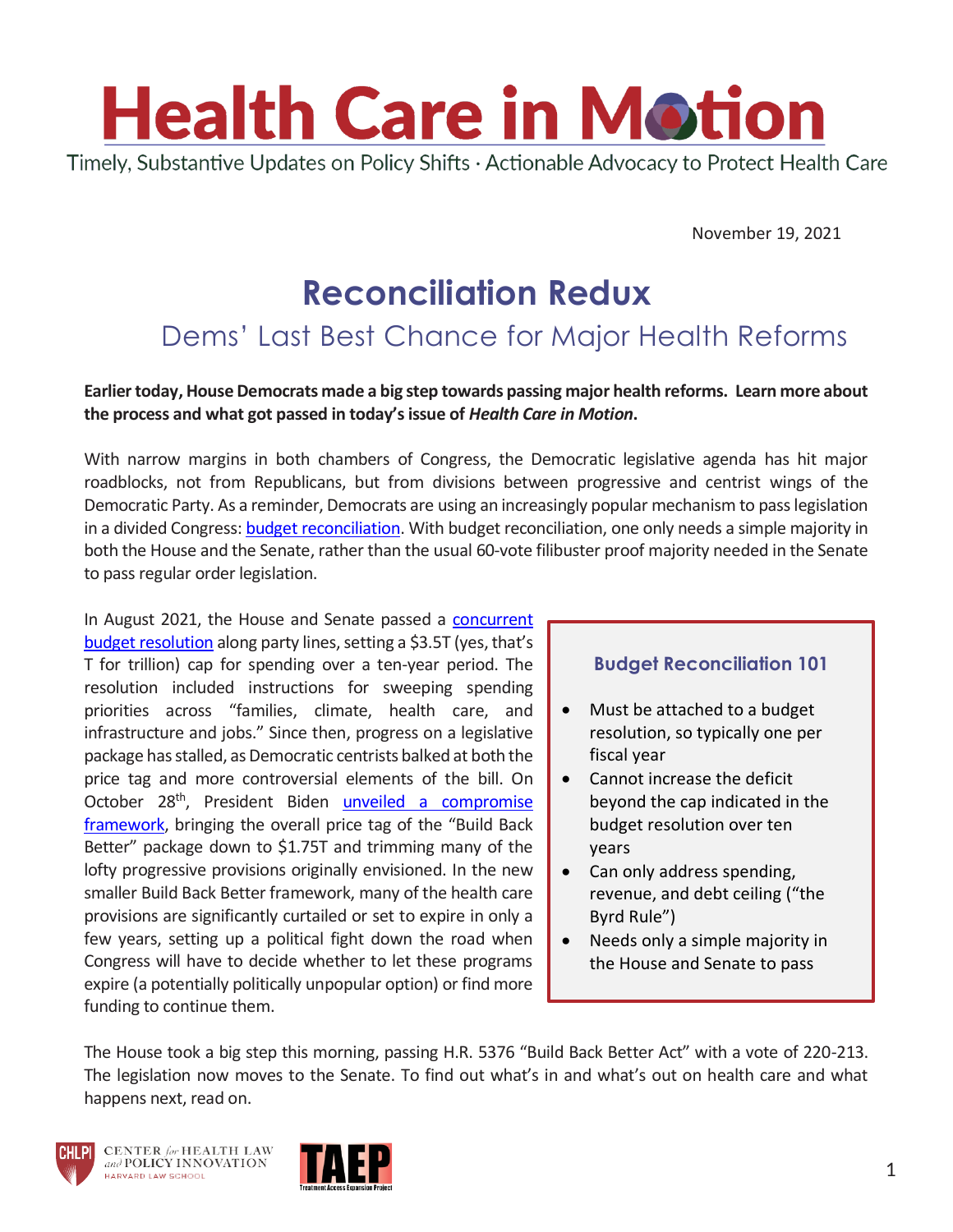### **Health Care: What's in and What's out**

It has been a wild ride as members of Congress worked with the White House to scale back the original vision of the reconciliation bill, while fighting for massive investments into Democratic social spending priorities. Many of the original health care provisions have either been scrapped or pared down to stay within the newest \$1.85T top line figure. Here is where things stand:

#### *Medicaid Coverage Gap Fix*





- CHLPI organized a [sign on letter](https://www.chlpi.org/hiv-providers-and-advocates-call-on-congress-to-address-uninsured-rates-for-those-under-the-federal-poverty-line/) to members of Congress from HIV advocates, garnering support from over 30 organizations and highlighting the need to expand Medicaid in every state in order to end the HIV epidemic.
- In May 2021, CHLPI convened groups representing individuals with chronic conditions and disabilities (the Chronic Illness and Disability Partnership) to discuss strategy for inclusion of a Medicaid coverage gap solution via reconciliation.

Advocates – including CHLPI – have spent months making the case for inclusion of a federal fix for the individuals living in the [12](https://www.chlpi.org/wp-content/uploads/2013/12/Filling-the-Medicaid-Coverage-Gap.pdf)  [states that have not expanded Medicaid under](https://www.chlpi.org/wp-content/uploads/2013/12/Filling-the-Medicaid-Coverage-Gap.pdf)  the [Affordable Care Act \(ACA\).](https://www.chlpi.org/wp-content/uploads/2013/12/Filling-the-Medicaid-Coverage-Gap.pdf) Congress listened. The House bill would allow individuals with income under the federal poverty level to access heavily subsidized Marketplace plans. While this provision would go into effect for every state, not just the 12 non-Medicaid expansion states, the current rules that make anyone eligible for or enrolled in Medicaid ineligible for Marketplace subsidies would still apply. The expanded access to subsidies for those under the federal poverty level would start in January 2022 and phase out after 2025. Members of Congress are making a political bet that it will be very difficult to take away health care once it is in effect, a bet that paid off during the ACA repeal and replace fights. Starting in 2024, plans would have to cover additional benefits for this population in line with what Medicaid must cover (e.g., non-emergency medical transportation). For states that have already adopted Medicaid expansion under the ACA, the bill adds an enhanced federal match for the Medicaid expansion population from 2023-2025.



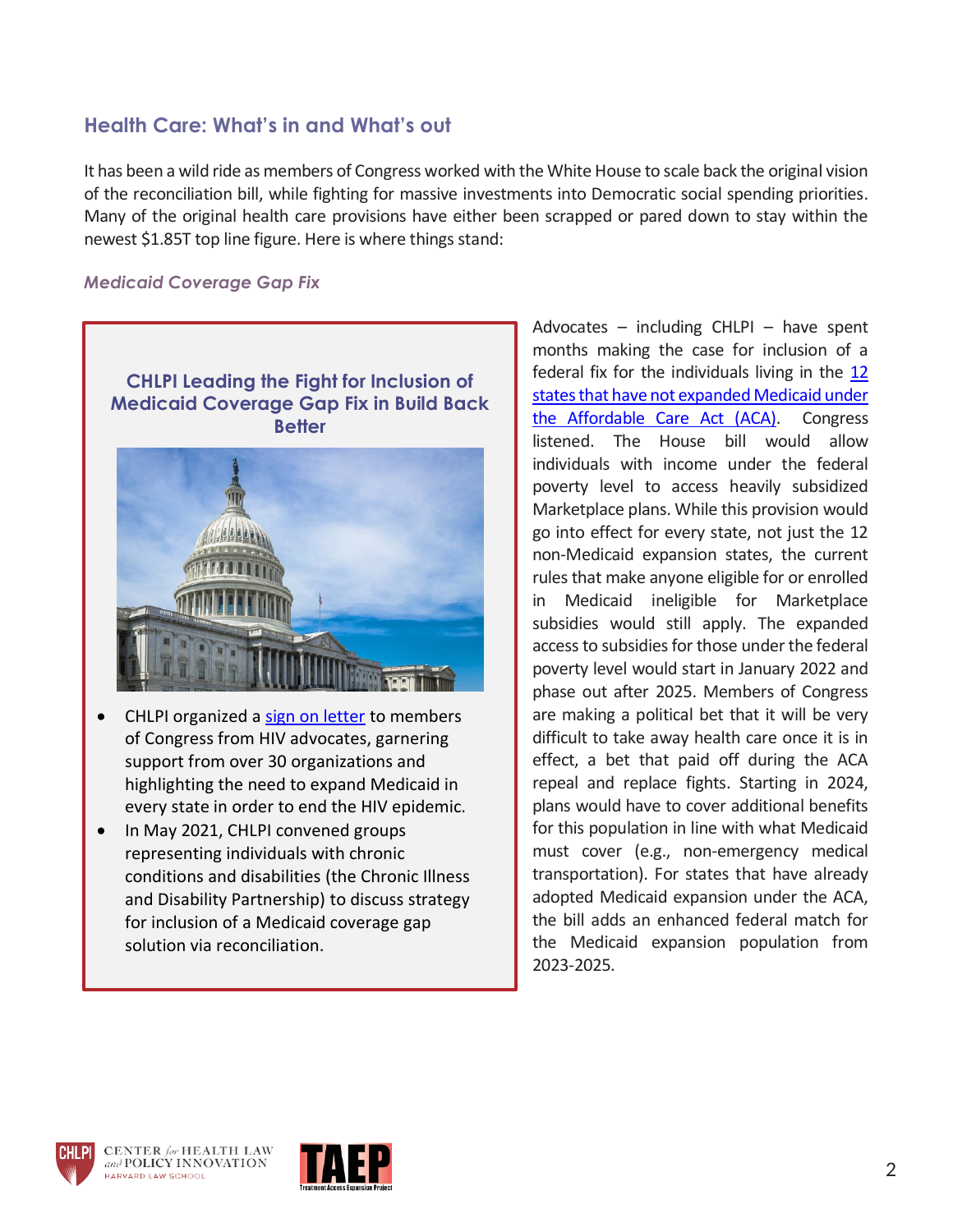#### *Extension of American Rescue Plan Act (ARPA) Enhanced Marketplace Subsidies*

The bill extends most of the ARPA enhanced [Marketplace](https://www.kff.org/health-reform/issue-brief/explaining-health-care-reform-questions-about-health-insurance-subsidies/) subsidies – including the increased premium tax credits that have meant that anyone making under 150% FPL can get a \$0 premium plan as well as the extension of premium tax credits to those with incomes over 400% FPL – through 2025. There has been some wrangling over continuation of the enhanced subsidies for those who received unemployment benefits (ARPA allowed anyone who received unemployment benefits in 2021 to qualify for the maximum amount of ACA subsidies for all of 2021). In the current version, the enhanced subsidies for those who received unemployment benefits would be extended through 2022.

#### *Drug Pricing and Affordability*

The drug pricing provisions were included in the House bill after a near death experience, where they were left out of the revised Build Back Better framework President Biden released on October 28<sup>th</sup>. After some intra-party jockeying, particularly with centrist holdouts in the Senate, a pared down version of the drug pricing reforms included in the now infamous HR3 - the [Lower Drug Costs Now Act,](https://www.speaker.gov/LowerDrugCosts) helmed by Speaker Pelosi's office – have made it into the House bill. While the current bill may be watered down from the grand vision of HR3, it still packs a punch.

The bill would give authority to the Secretary of Health and Human Services to negotiate prices for a select number of Medicare Part D and Medicare Part B drugs starting in 2025. The federal government would be able to negotiate prices for ten of the highest cost drugs that have been on the market for a set amount of time (nine years for most drugs and 12 for biologics) starting in 2025 and that number would gradually rise to 20 drugs per year. Unlike in HR3, the price the federal government will pay would not be pegged to international prices, but instead would be capped at a percentage of commercial insurance prices. Manufacturers who did not negotiate would be hit with a steep excise tax. The relatively small number of drugs subject to negotiation, combined with the more generous criteria to determine a "fair price" will undoubtedly lessen the impact of this provision on both manufacturers and consumers. Antiretroviral drugs used to treat and prevent HIV, for instance, do not make it to the top 20 list of highcost drugs in the United States right now. Over time, as more drugs are added each year, these provisions could impact the antiretroviral space, but likely not in the short term.

#### **Drug Pricing and 340B**

Many 340B providers are concerned that if the federal government aggressively regulates the price of prescription drugs, 340B providers may lose an important revenue stream. This is because the 340B program allows 340B entities to generate a "spread" when they purchase drugs at a very low 340B discount and then get reimbursed by public and private insurance payers at a much higher "usual and customary" price. For better or worse, the ability to generate this revenue and reinvest it into programs is very much a part of how the 340B program is intended to operate and is keeping the lights on at many safety net clinics.

Beginning in 2025, manufacturers will be subject to penalties if they raise Medicare and commercial insurance drug prices faster than the rate of inflation (this is similar to what already happens in Medicaid).



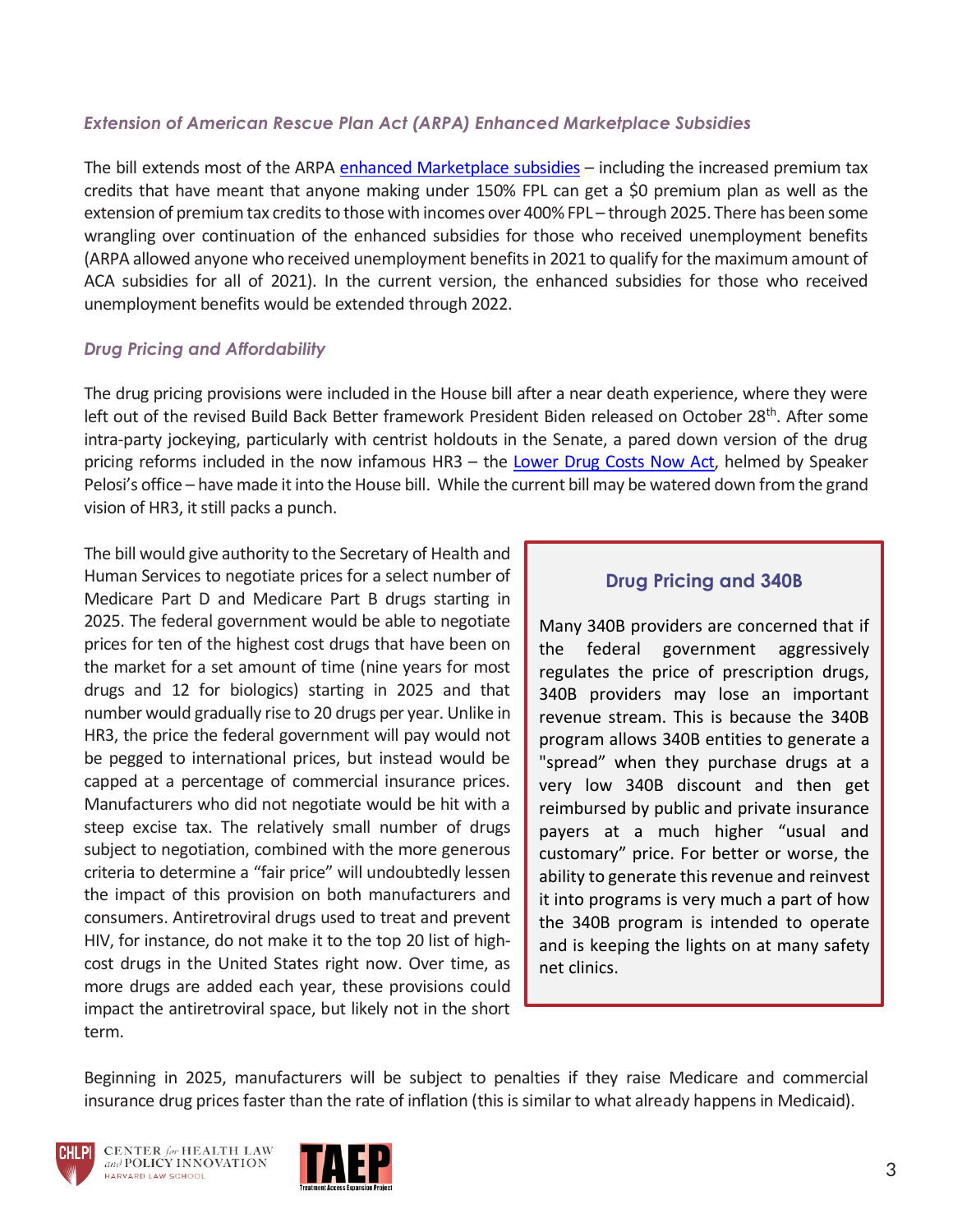In response to persistent advocacy to lower the high prescription cost sharing Medicare Part D beneficiaries face, beginning in 2024, Medicare Part D beneficiaries (and those who receive prescription drug benefits through a Medicare Advantage plan) will have a maximum out-of-pocket cap of \$2,000 per year. This is a major change from current law, where there is no out-of-pocket maximum for Medicare prescription drugs and beneficiaries still pay five percent of costs even in the catastrophic phase of coverage. The bill also lowers the amount beneficiaries have to pay in the catastrophic phase of coverage and foists more of the costs of drugs in the catastrophic phase onto plans (current law has the federal government paying the majority of drug costs in this phase), with the hope that this will incentivize plans to negotiate with manufacturers for lower prices. Finally, starting in 2025, the bill provides beneficiaries with an option to "smooth" out-of-pocket costs over 12 months, rather than paying a large amount in early months and then zero after the maximum is hit.

And finally, beginning in 2023, all individual and group plans (in addition to Medicare) must provide insulin coverage with no more than \$35/month cost sharing.

#### *Birth Equity*

The package advances several provisions from the **Black Maternal Health Momnibus Act of 2021**, ushering in [critical investments](https://msmagazine.com/2021/10/06/black-maternal-health-build-back-better-biden-congress/) for social determinants of health, mental health equity, communitybased organizations working to promote birth equity, and the perinatal workforce. These efforts will help diversify and grow more [localized initiatives](https://www.nytimes.com/interactive/2021/11/17/opinion/maternal-pregnancy-health.html) across the country—progress towards ending preventable maternal deaths. (The [majority of pregnancy-related deaths are preventable.](https://www.cdc.gov/reproductivehealth/maternal-mortality/erase-mm/mmr-data-brief.html))

The bill also strengthens Medicaid's role in addressing the maternal health crisis and improving pregnancy-related health outcomes. First, the bill permanently extends postpartum coverage to individuals who have given birth for 12 months following the birth (current law only requires coverage during the pregnancy and for 60 days following the birth). This measure is truly significant as Medicaid covers [approximately half of all births](https://www.cdc.gov/nchs/data/databriefs/db387-H.pdf) in the country and [a high proportion of pregnancy-related deaths](https://tcf.org/content/report/promoting-better-maternal-health-outcomes-closing-medicaid-postpartum-coverage-gap/)  [occur during the postpartum period. Disruptions in care](https://tcf.org/content/report/promoting-better-maternal-health-outcomes-closing-medicaid-postpartum-coverage-gap/) during this period are especially a risk for women of color. States will also have a new option to adopt a maternal health home model. The model aims to improve outcomes by leading with person-centered care and supporting care coordination across medical and social services teams. States pursuing this approach will receive a 15 percentage-point increase in their FMAP (used to determine how much matching funds a state will receive from the federal government for Medicaid expenditures) for payments to teams in the first two years of implementation.

#### *Investments in Home and Community Based Services (HCBS)*

The bill would increase the federal match for Medicaid HCBS and provide other federal funding, including grants to states and funding for demonstration projects, to increase the capacity of the direct care workforce. The increased funding should address the long waiting lists states have in place for HCBS services.





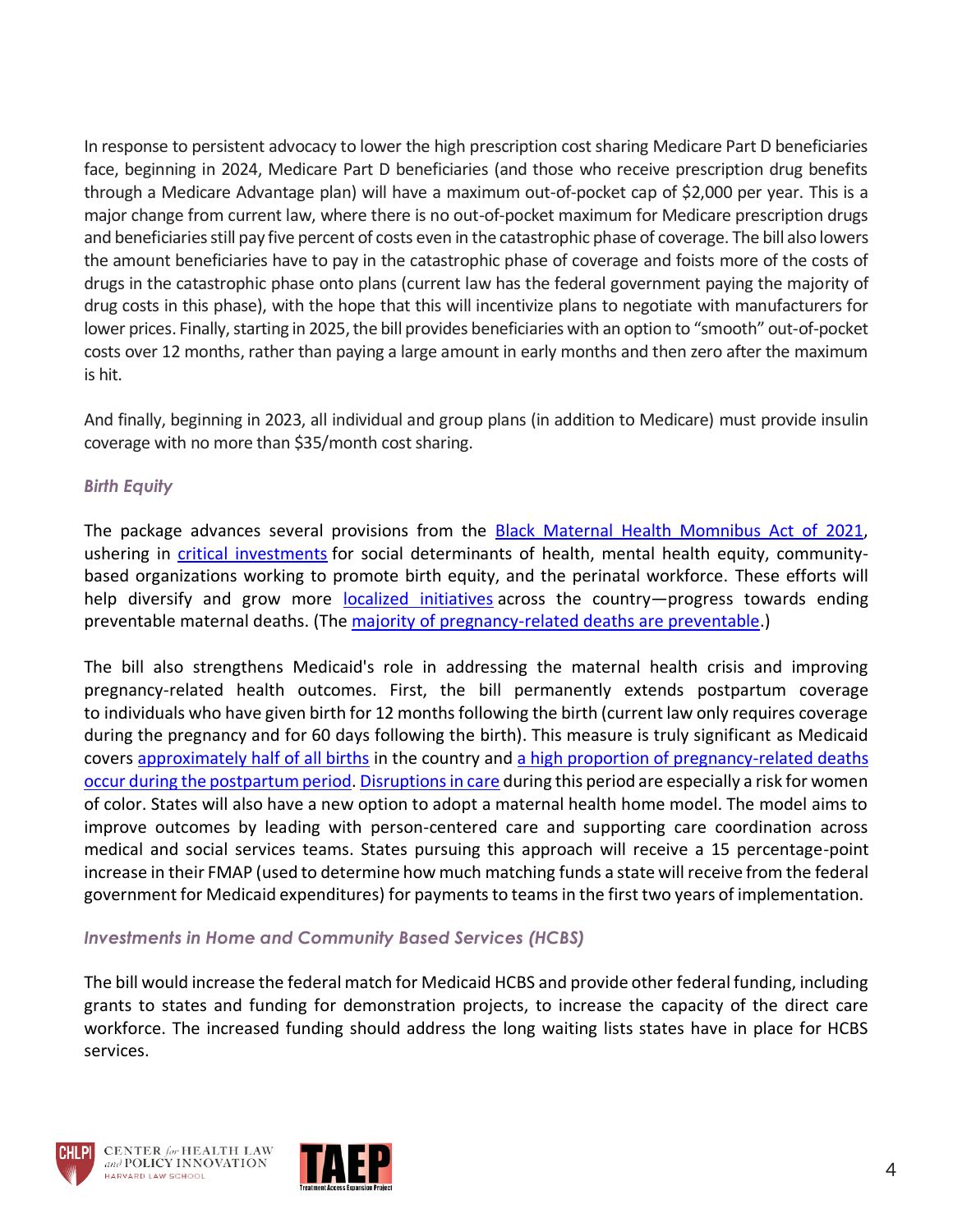#### *Other Health Provisions*

In addition to the big ticket items discussed above, the latest version of Build Back Better would:

• *Adjust the employer firewall*

Under the ACA, individuals with an offer of employer coverage are only eligible for premium tax credits if the coverage is "unaffordable." The Build Back Better legislation would adjust this requirement by amending the definition of unaffordable. Specifically, the bill would deem employer sponsored coverage that costs more than 8.5% of an individual's household income unaffordable (a change from current law, which requires the employer coverage to cost over 9.5% of an individual's household income to meet the unaffordability test).

• *Increase federal Medicaid funding for Puerto Rico and other territories*

Historically, federal Medicaid funding for Puerto Rico and other territories has been capped, resulting in inadequate funding. Starting in 2022, the Build Back Better bill provides a permanent increase in federal funding by raising the block grant amounts and increasing the federal match for the territories to 83 percent.

#### **Stay tuned…**

CHLPI is currently working on an assessment of Build Back Better and its impact on health equity, including an analysis of the impact of provisions on systemic racism and health disparities.

- *Expand Medicare coverage to include hearing benefits* Beginning on January 1, 2023, the Medicare program would cover hearing aids, aural rehabilitation and treatment services, and hearing assessment services.
- *Require state Medicaid programs to cover eligible incarcerated individuals 30 days before release from prison or jail*

Beginning two years from the passage of the reconciliation bill, federal law would no longer bar Medicaid coverage for people in prison or jail for the 30-day period prior to their release. This requirement is expected to reduce harmful disruptions in care and treatment as individuals leave prison by making it easier to transition to Medicaid coverage before release.

### **What Happened and What Happens Next?**

On Thursday afternoon, the Congressional Budget Office (CBO) released a cost analysis of the Build Back Better bill, somethin[g several centrists](http://nbcnews.com/politics/congress/centrist-democrats-now-hold-cards-infrastructure-bill-heads-biden-s-n1283485) had demanded before a vote happened. The CBO's analysis estimates that over the next decade, the bill would add \$367 billion to the national deficit, not taking into account revenue received from [increased tax enforcement.](https://www.cbo.gov/system/files/2021-11/57620-IRS.pdf) (For [comparison purposes,](https://www.cnbc.com/2021/11/18/build-back-better-act-vote-cbo-releases-score-of-biden-plan.html) the recently passed [infrastructure bill](https://www.cbo.gov/publication/57406) was projected to add \$256 billion to the deficit over a 2021-2031 period and the 2017 Tax [Cuts and Jobs Act](https://www.cbo.gov/publication/53415) was projected to add \$1.455 trillion to the deficit over a decade.) The CBO's analysis notes that sections of the bill that address the Medicaid gap and extend ACA marketplace subsidies would likely result in 1.7 million and 1.2 million fewer uninsured people respectively. The analysis also estimates that over